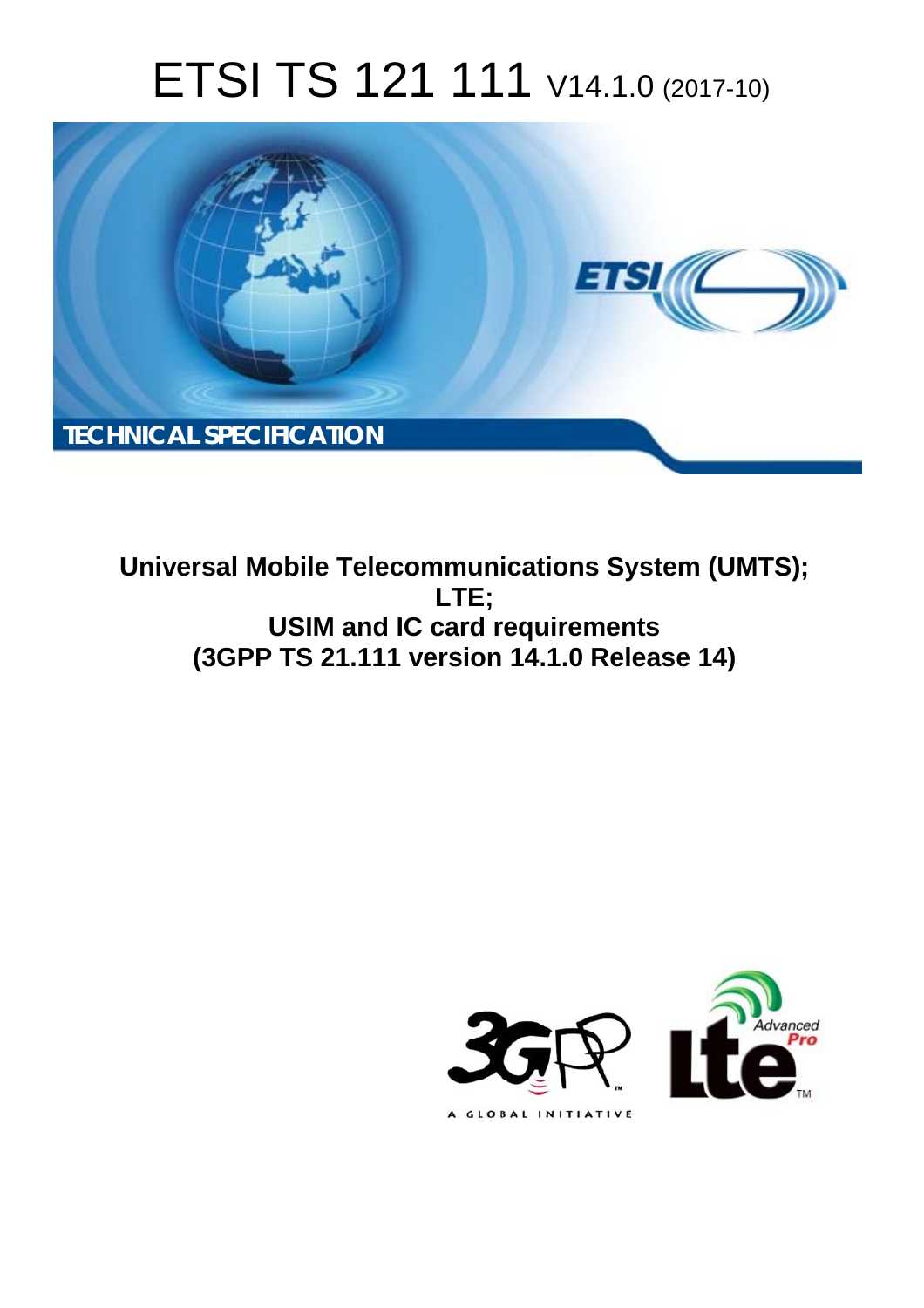Reference RTS/TSGC-0621111ve10

> Keywords LTE,UMTS

#### *ETSI*

#### 650 Route des Lucioles F-06921 Sophia Antipolis Cedex - FRANCE

Tel.: +33 4 92 94 42 00 Fax: +33 4 93 65 47 16

Siret N° 348 623 562 00017 - NAF 742 C Association à but non lucratif enregistrée à la Sous-Préfecture de Grasse (06) N° 7803/88

#### *Important notice*

The present document can be downloaded from: <http://www.etsi.org/standards-search>

The present document may be made available in electronic versions and/or in print. The content of any electronic and/or print versions of the present document shall not be modified without the prior written authorization of ETSI. In case of any existing or perceived difference in contents between such versions and/or in print, the only prevailing document is the print of the Portable Document Format (PDF) version kept on a specific network drive within ETSI Secretariat.

Users of the present document should be aware that the document may be subject to revision or change of status. Information on the current status of this and other ETSI documents is available at <https://portal.etsi.org/TB/ETSIDeliverableStatus.aspx>

If you find errors in the present document, please send your comment to one of the following services: <https://portal.etsi.org/People/CommiteeSupportStaff.aspx>

#### *Copyright Notification*

No part may be reproduced or utilized in any form or by any means, electronic or mechanical, including photocopying and microfilm except as authorized by written permission of ETSI. The content of the PDF version shall not be modified without the written authorization of ETSI. The copyright and the foregoing restriction extend to reproduction in all media.

> © ETSI 2017. All rights reserved.

**DECT**TM, **PLUGTESTS**TM, **UMTS**TM and the ETSI logo are trademarks of ETSI registered for the benefit of its Members. **3GPP**TM and **LTE**™ are trademarks of ETSI registered for the benefit of its Members and of the 3GPP Organizational Partners. **oneM2M** logo is protected for the benefit of its Members.

**GSM**® and the GSM logo are trademarks registered and owned by the GSM Association.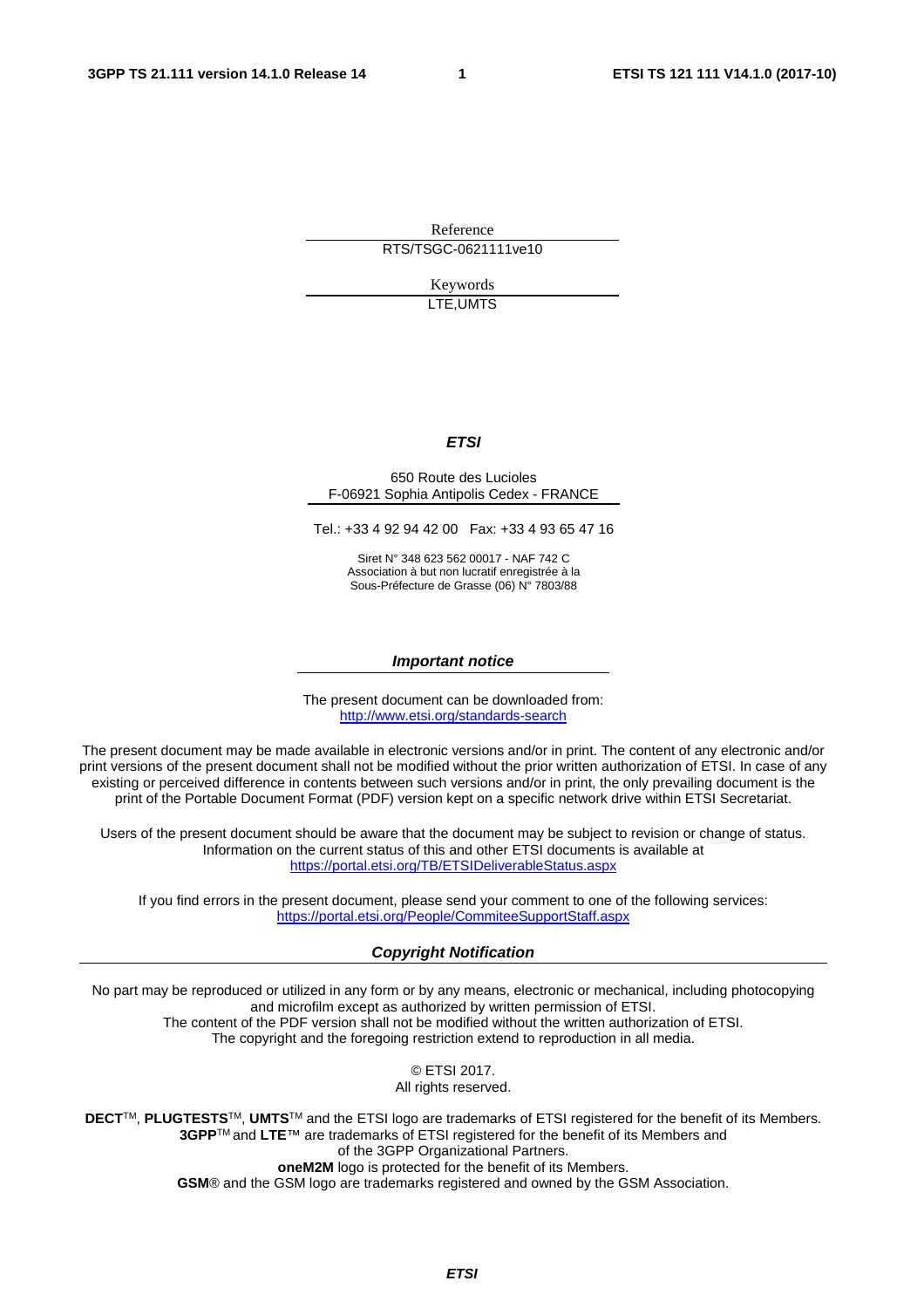# Intellectual Property Rights

IPRs essential or potentially essential to the present document may have been declared to ETSI. The information pertaining to these essential IPRs, if any, is publicly available for **ETSI members and non-members**, and can be found in ETSI SR 000 314: *"Intellectual Property Rights (IPRs); Essential, or potentially Essential, IPRs notified to ETSI in respect of ETSI standards"*, which is available from the ETSI Secretariat. Latest updates are available on the ETSI Web server ([https://ipr.etsi.org/\)](https://ipr.etsi.org/).

Pursuant to the ETSI IPR Policy, no investigation, including IPR searches, has been carried out by ETSI. No guarantee can be given as to the existence of other IPRs not referenced in ETSI SR 000 314 (or the updates on the ETSI Web server) which are, or may be, or may become, essential to the present document.

### Foreword

This Technical Specification (TS) has been produced by ETSI 3rd Generation Partnership Project (3GPP).

The present document may refer to technical specifications or reports using their 3GPP identities, UMTS identities or GSM identities. These should be interpreted as being references to the corresponding ETSI deliverables.

The cross reference between GSM, UMTS, 3GPP and ETSI identities can be found under [http://webapp.etsi.org/key/queryform.asp.](http://webapp.etsi.org/key/queryform.asp)

## Modal verbs terminology

In the present document "**shall**", "**shall not**", "**should**", "**should not**", "**may**", "**need not**", "**will**", "**will not**", "**can**" and "**cannot**" are to be interpreted as described in clause 3.2 of the [ETSI Drafting Rules](https://portal.etsi.org/Services/editHelp!/Howtostart/ETSIDraftingRules.aspx) (Verbal forms for the expression of provisions).

"**must**" and "**must not**" are **NOT** allowed in ETSI deliverables except when used in direct citation.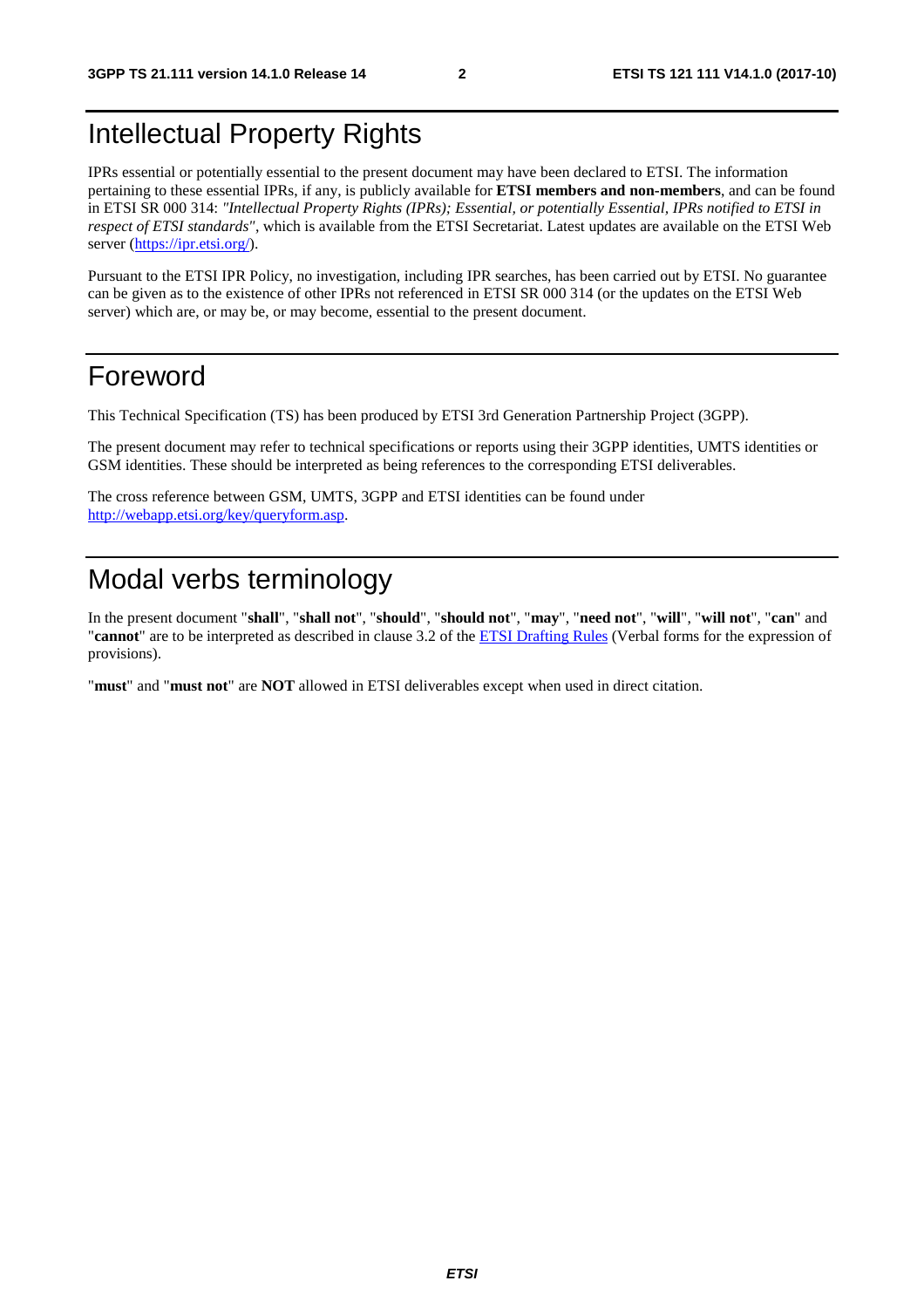ETSI TS 121 111 V14.1.0 (2017-10)

# Contents

| $\mathbf{I}$   |  |  |  |  |  |  |
|----------------|--|--|--|--|--|--|
| 2<br>2.1       |  |  |  |  |  |  |
| 2.2            |  |  |  |  |  |  |
| 3<br>3.1       |  |  |  |  |  |  |
| 3.2            |  |  |  |  |  |  |
| 3.3            |  |  |  |  |  |  |
| 4              |  |  |  |  |  |  |
| 5              |  |  |  |  |  |  |
| 5.1            |  |  |  |  |  |  |
| 5.2            |  |  |  |  |  |  |
| 5.3<br>5.4     |  |  |  |  |  |  |
| 5.5            |  |  |  |  |  |  |
| 5.6            |  |  |  |  |  |  |
| 5.7            |  |  |  |  |  |  |
| 6              |  |  |  |  |  |  |
| 6.1            |  |  |  |  |  |  |
| 6.2            |  |  |  |  |  |  |
| 7              |  |  |  |  |  |  |
| 7.1            |  |  |  |  |  |  |
| 7.2            |  |  |  |  |  |  |
| 7.3<br>7.4     |  |  |  |  |  |  |
| 7.5            |  |  |  |  |  |  |
|                |  |  |  |  |  |  |
| 8<br>8.1       |  |  |  |  |  |  |
| 8.2            |  |  |  |  |  |  |
|                |  |  |  |  |  |  |
| 9<br>9.1       |  |  |  |  |  |  |
|                |  |  |  |  |  |  |
| 10             |  |  |  |  |  |  |
| 10.1<br>10.2   |  |  |  |  |  |  |
| 10.2.1         |  |  |  |  |  |  |
| 10.2.2         |  |  |  |  |  |  |
| 10.2.3         |  |  |  |  |  |  |
| 10.2.4         |  |  |  |  |  |  |
| 10.2.5         |  |  |  |  |  |  |
| 10.2.6         |  |  |  |  |  |  |
| 10.2.7<br>10.3 |  |  |  |  |  |  |
| 10.4           |  |  |  |  |  |  |
| 11             |  |  |  |  |  |  |
| 11.1           |  |  |  |  |  |  |
|                |  |  |  |  |  |  |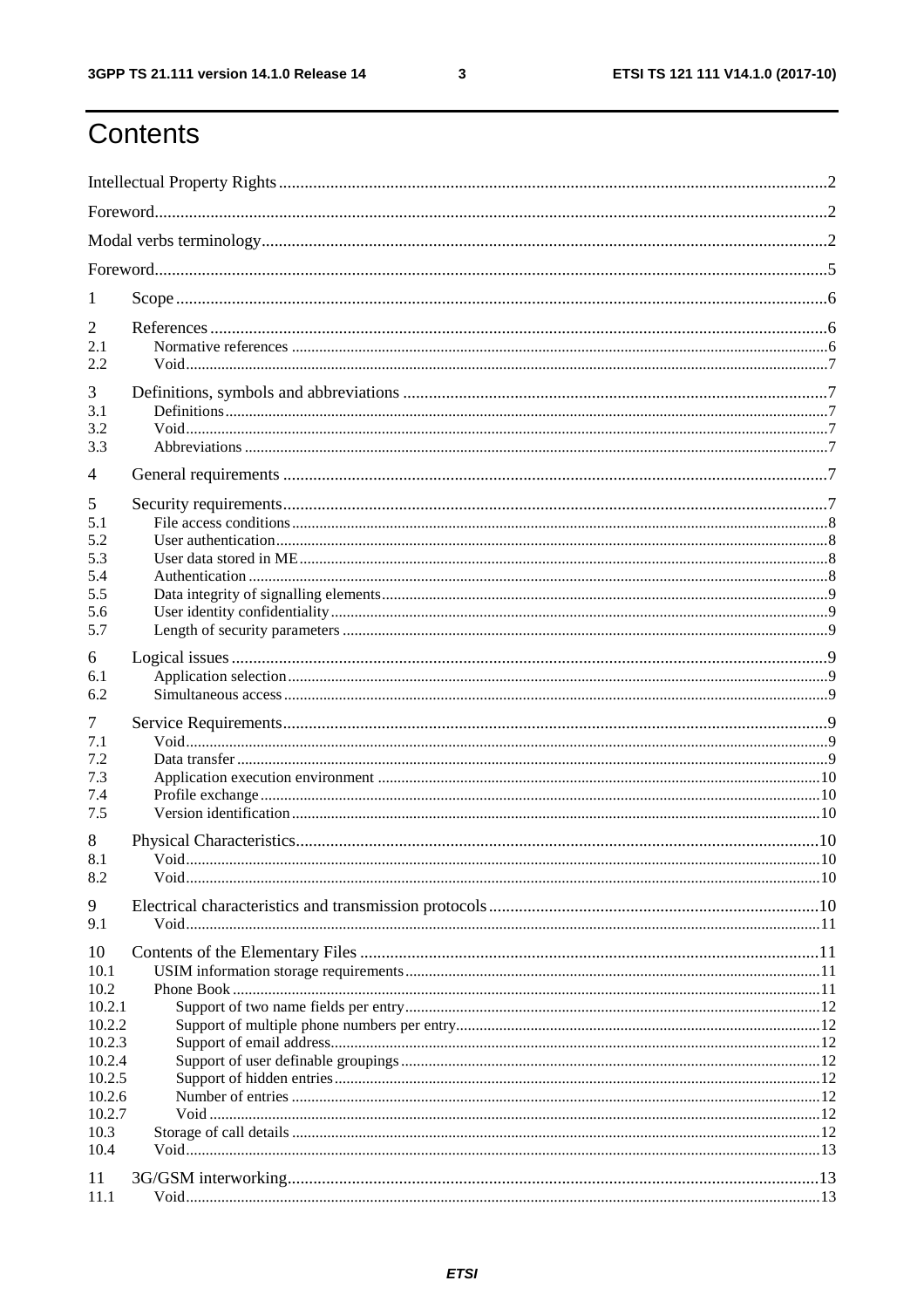$\overline{\mathbf{4}}$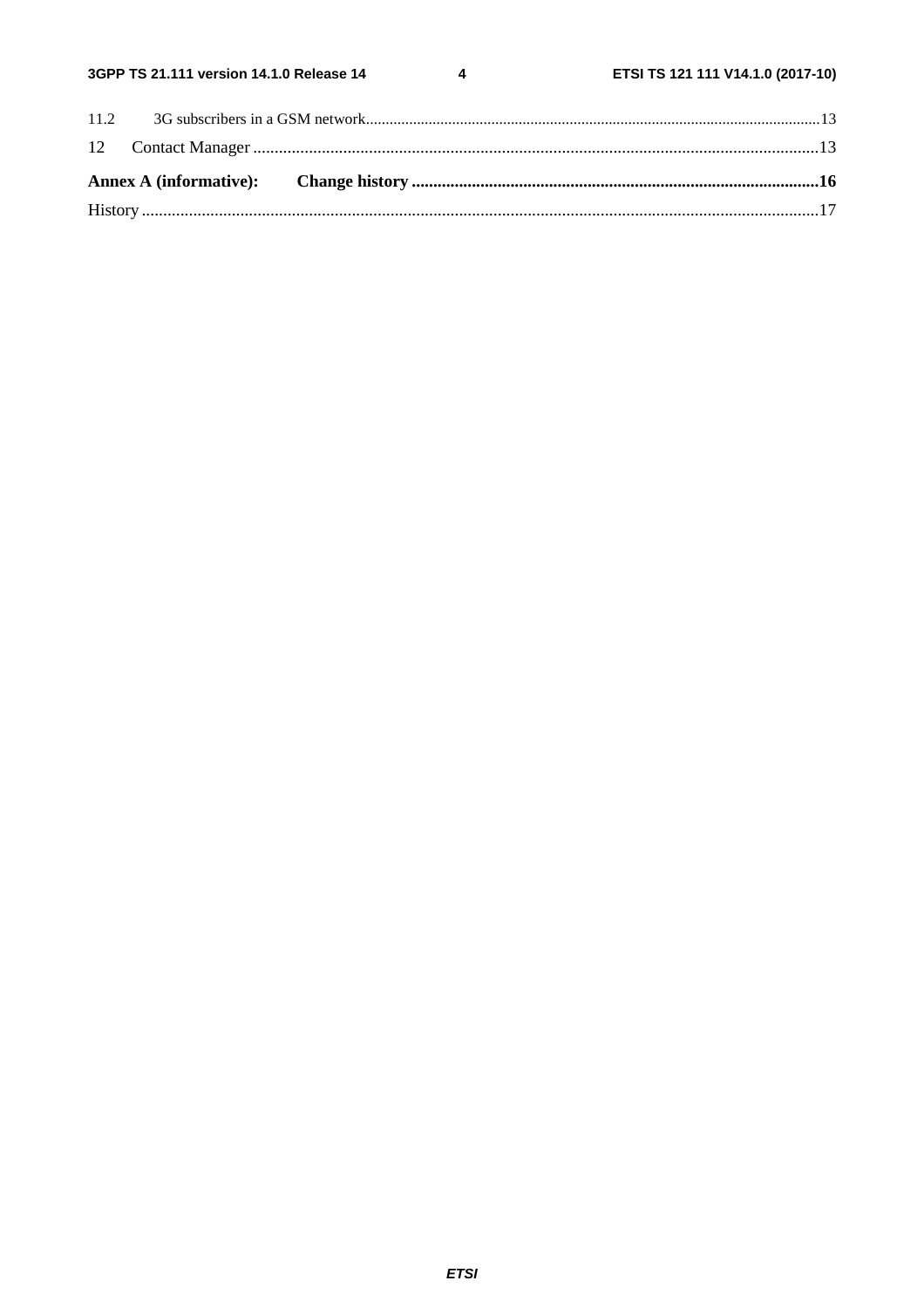# Foreword

This Technical Specification has been produced by the 3GPP.

The contents of the present document are subject to continuing work within the TSG and may change following formal TSG approval. Should the TSG modify the contents of this TS, it will be re-released by the TSG with an identifying change of release date and an increase in version number as follows:

Version x.y.z

where:

- x the first digit:
	- 1 presented to TSG for information;
	- 2 presented to TSG for approval;
	- 3 or greater indicates TSG approved document under change control.
- y the second digit is incremented for all changes of substance, i.e. technical enhancements, corrections, updates, etc.
- z the third digit is incremented when editorial only changes have been incorporated in the document.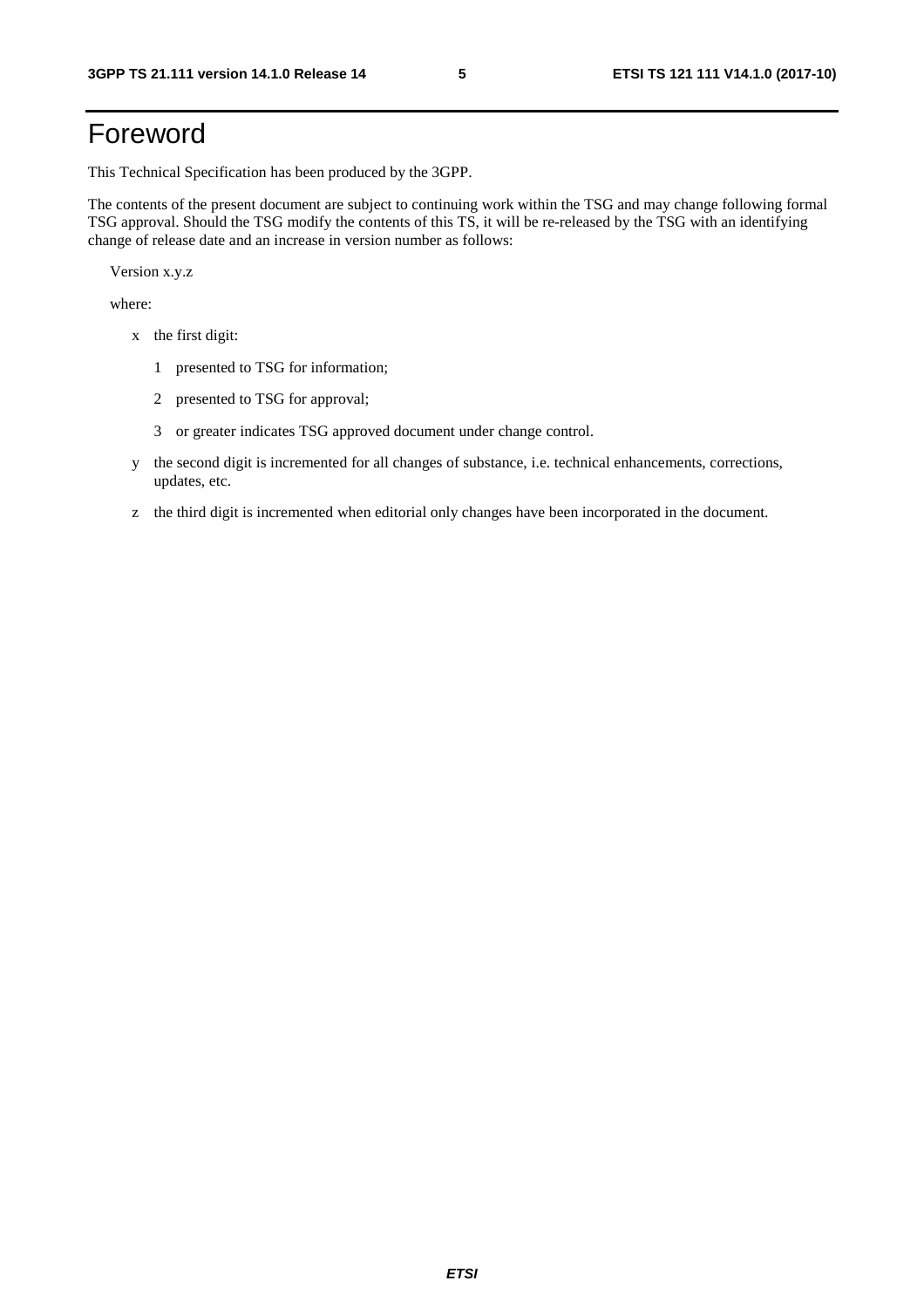### 1 Scope

This document defines the requirements of the USIM (Universal Subscriber Identity Module) and the IC card for 3G (UICC). These are derived from the service and security requirements defined in TS 22.100 [1] and TS 22.101 [2]. The USIM is a 3G application on an IC card. It inter-operates with a 3G terminal and provides access to 3G services. This document is intended to serve as a basis for the detailed specification of the USIM and the UICC, and the interface to the 3G terminal.

# 2 References

### 2.1 Normative references

The following documents contain provisions which, through reference in this text, constitute provisions of the present document.

- References are either specific (identified by date of publication, edition number, version number, etc.) or non-specific.
- For a specific reference, subsequent revisions do not apply.
- For a non-specific reference, the latest version applies. In the case of a reference to a 3GPP document (including a GSM document), a non-specific reference implicitly refers to the latest version of that document in the same Release as the present document.
- [1] 3GPP TS 22.100 v3.x.x: "UMTS phase 1" (Release 99).
- [2] 3GPP TS 22.101: "Service principles".
- [3] 3GPP TS 31.101: "UICC-Terminal Interface; Physical and Logical Characteristics".
- [4] Void.
- [5] ETSI TS 101 220: "ETSI Numbering System for AIDs".
- [6] 3GPP TS 31.111: "USIM Application Toolkit (USAT)".
- [7] 3GPP TS 33.102: "3G Security: Security Architecture".
- [8] 3GPP TS 51.011, Rel-4: "Specification of the Subscriber Identity Module Mobile Equipment (SIM - ME) interface".
- [9] Void.
- [10] Void.
- [11] ISO/IEC 7816-3: "Information technology Identification cards Integrated circuit(s) cards with contacts - Part 3: Electronic signals and transmission protocols".
- [12] ISO/IEC 7816-4: "Identification cards Integrated circuit cards, Part 4: Organization, security and commands for interchange".
- [13] **Void.**
- [14] 3GPP TS 36.306: "Technical Specification Group Radio Access Network; Evolved Universal Terrestrial Radio Access (E-UTRA); User Equipment (UE) radio access capabilities"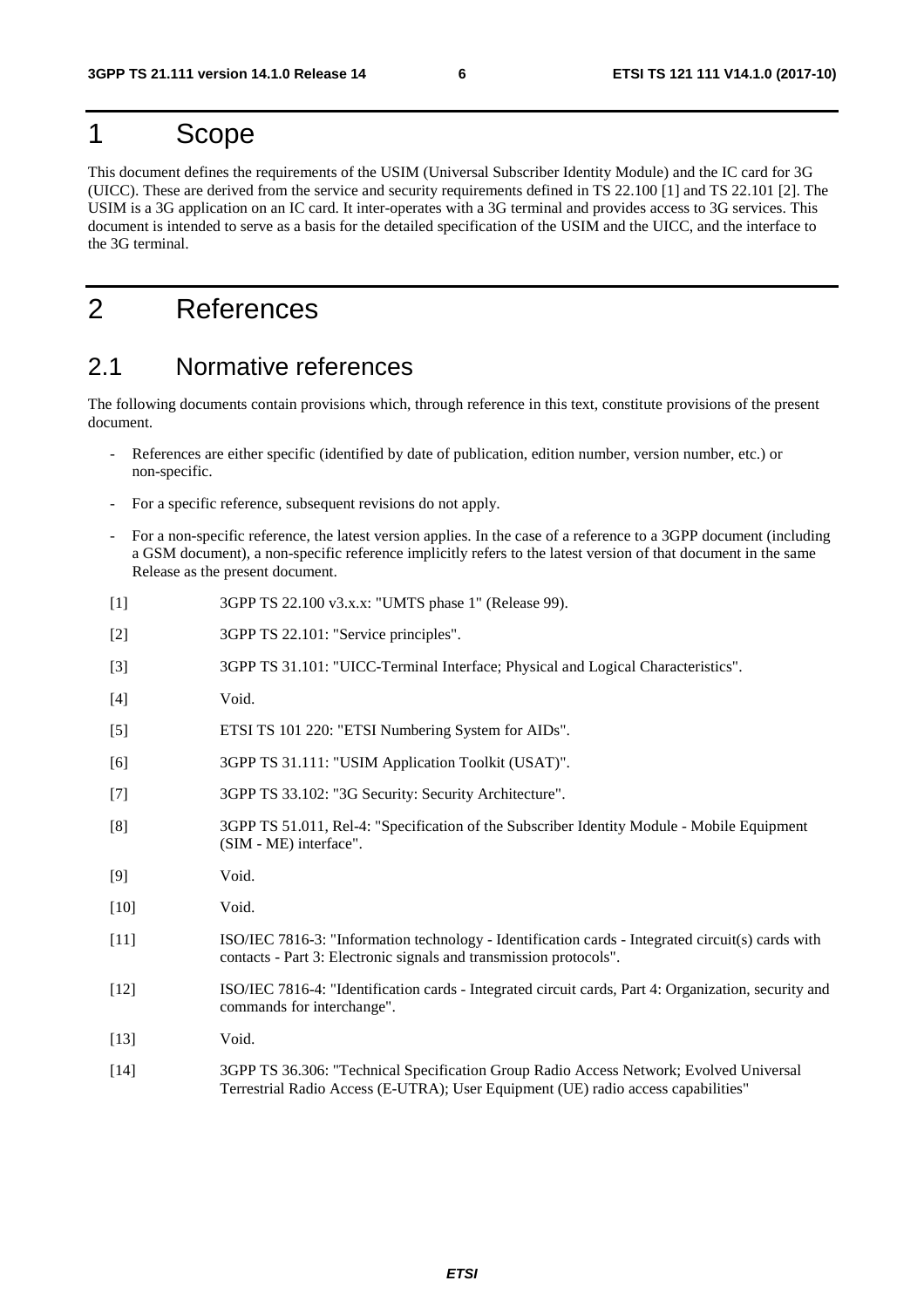#### 2.2 Void

### 3 Definitions, symbols and abbreviations

#### 3.1 Definitions

For the purposes of the present document, the following definitions apply:

#### 3.2 Void

#### 3.3 Abbreviations

For the purposes of the present document, the following abbreviations apply:

| <b>ADN</b>  | <b>Abbreviated Dialling Number</b>       |
|-------------|------------------------------------------|
| <b>ATR</b>  | Answer To Reset                          |
| DF          | Dedicated File                           |
| EF          | Elementary File                          |
| <b>ICC</b>  | <b>Integrated Circuit Card</b>           |
| IK          | Integrity Key                            |
| <b>IMSI</b> | International Mobile Subscriber Identity |
| <b>ME</b>   | Mobile Equipment                         |
| MF          | Master File                              |
| <b>PIN</b>  | Personal Identification Number           |
| <b>PPS</b>  | Protocol and Parameter Selection         |
| <b>SIM</b>  | <b>Subscriber Identity Module</b>        |
| <b>USIM</b> | Universal Subscriber Identity Module     |
|             |                                          |

# 4 General requirements

The UICC shall be either a removable hardware module or a non-removable separate hardware module embedded in the ME. The USIM on a UICC shall contain an identity which unambiguously identifies a subscriber.

For access to 3G services, a UICC containing a valid USIM shall be present at all times, other than for emergency calls.

The specifications shall support the security requirements as defined in 3GPP TS 33.102 [7].

The USIM shall provide storage for subscription and subscriber related information.

The UICC/USIM may also contain applications which use the features defined in the USIM Application Toolkit specification 3GPP TS 31.111 [6].

### 5 Security requirements

The USIM shall be used to provide security features. If the UICC is removed from the 3G terminal, the service shall be terminated immediately. The functions of the USIM include authenticating itself to the network and vice versa, authenticating the user and providing additional security functions as defined in 3GPP TS 33.102 [7].

The USIM shall be unambiguously identified.

Means shall be provided to prevent fraudulent use of stolen UICCs.

It shall not be possible to access data intended for USIM internal use, e.g. authentication keys.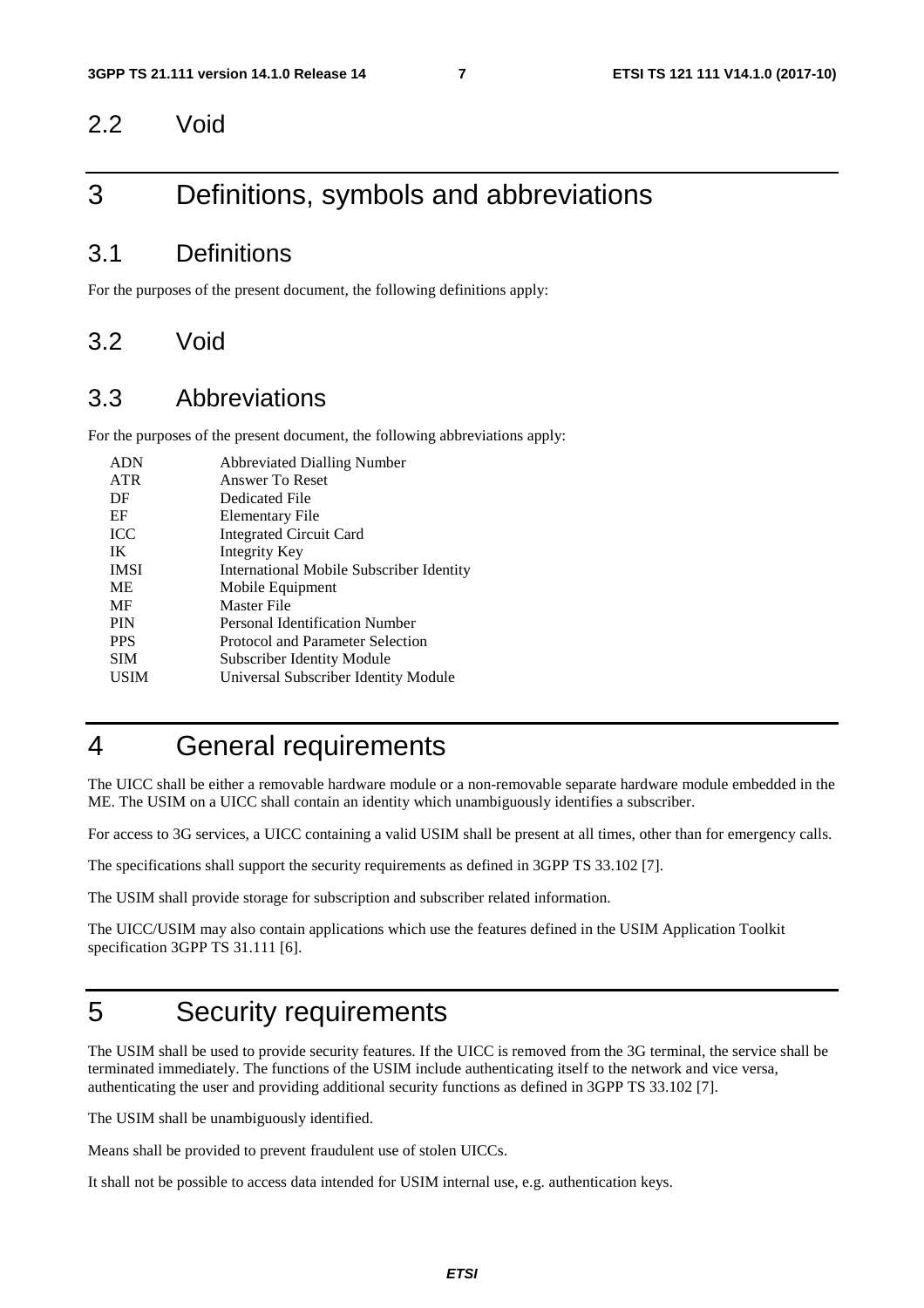Further details of the following requirements are given in 3GPP TS 33.102 [7].

#### 5.1 File access conditions

Actions, such as READ, UPDATE on UICC data shall be controlled by access conditions. These shall be satisfied prior to the action being performed.

Since a UICC may contain multiple (3G and non-3G) applications, a flexible method of controlling file access shall be provided.

### 5.2 User authentication

The USIM shall support means to authenticate the user, to provide, for example, protection against the use of stolen cards. For the USIM, authentication shall be performed by the verification of a numeric PIN of four (4) to eight (8) decimal digits.

A function to disable user authentication may exist which may be inhibited by the application provider, in which case the user shall always use the PIN. Otherwise, the user may decide whether or not to make use of the user authentication function. If disabled, the user authentication function remains disabled until the user specifically re-enables it.

Following correct PIN presentation, the ME may perform functions and actions on USIM data, which are protected by the relevant access condition.

If an incorrect PIN is entered, an indication shall be given to the user. After three (3) consecutive incorrect entries the relevant PIN is blocked, i.e. functions and actions on data protected by the access condition shall no longer be possible, even if between attempts the UICC has been removed, the USIM has been deselected or the ME has been switched off. Once a PIN is blocked, further PIN verifications shall be denied.

The USIM shall support a mechanism for unblocking a blocked PIN. Unblocking of a PIN is performed by using the relevant PIN Unblocking Key.

PINs, but not Unblock PINs, shall be changeable by the user following correct entry of either the current PIN or Unblock PIN.

The Unblock PIN shall consist of eight (8) decimal digits and shall not be changeable by the user. If an incorrect Unblock PIN is presented, an indication shall be given to the user. After ten (10) consecutive incorrect entries, the Unblock PIN shall be blocked, even if between attempts the UICC has been removed, the USIM has been deselected or the ME has been switched off. Unblocking of a blocked PIN shall not be possible.

It shall not be possible to read PINs or Unblock PINs.

#### 5.3 User data stored in ME

Subject to the exception below, all user related information transferred into the ME during network operations shall be deleted from the ME after removal of the UICC, deselection of the USIM, deactivation of the ME, or following an electrical reset of the UICC. This includes any data that was transferred to the ME by USIM Application Toolkit commands.

User related security codes such as PIN and Unblock PIN may only be stored by the ME during the procedures involving such a code and shall be discarded by the ME immediately after completion of the procedure.

Optionally, an ME may retain some less security-sensitive data at UICC removal, USIM deselection or ME switch-off. Such data are e.g. SMS, ADN/SSC, FDN/SSC, LND. These data, when stored in the ME, shall only be readable/retrievable if the same USIM is reactivated (as determined by the IMSI). If the IMSI is retained in the ME for this purpose, it shall be stored securely and shall not be able to be read out.

#### 5.4 Authentication

A means shall be specified to mutually authenticate the USIM and the network by showing knowledge of a secret key K which is shared between and available only to the USIM and in the user's Home Environment. The method is composed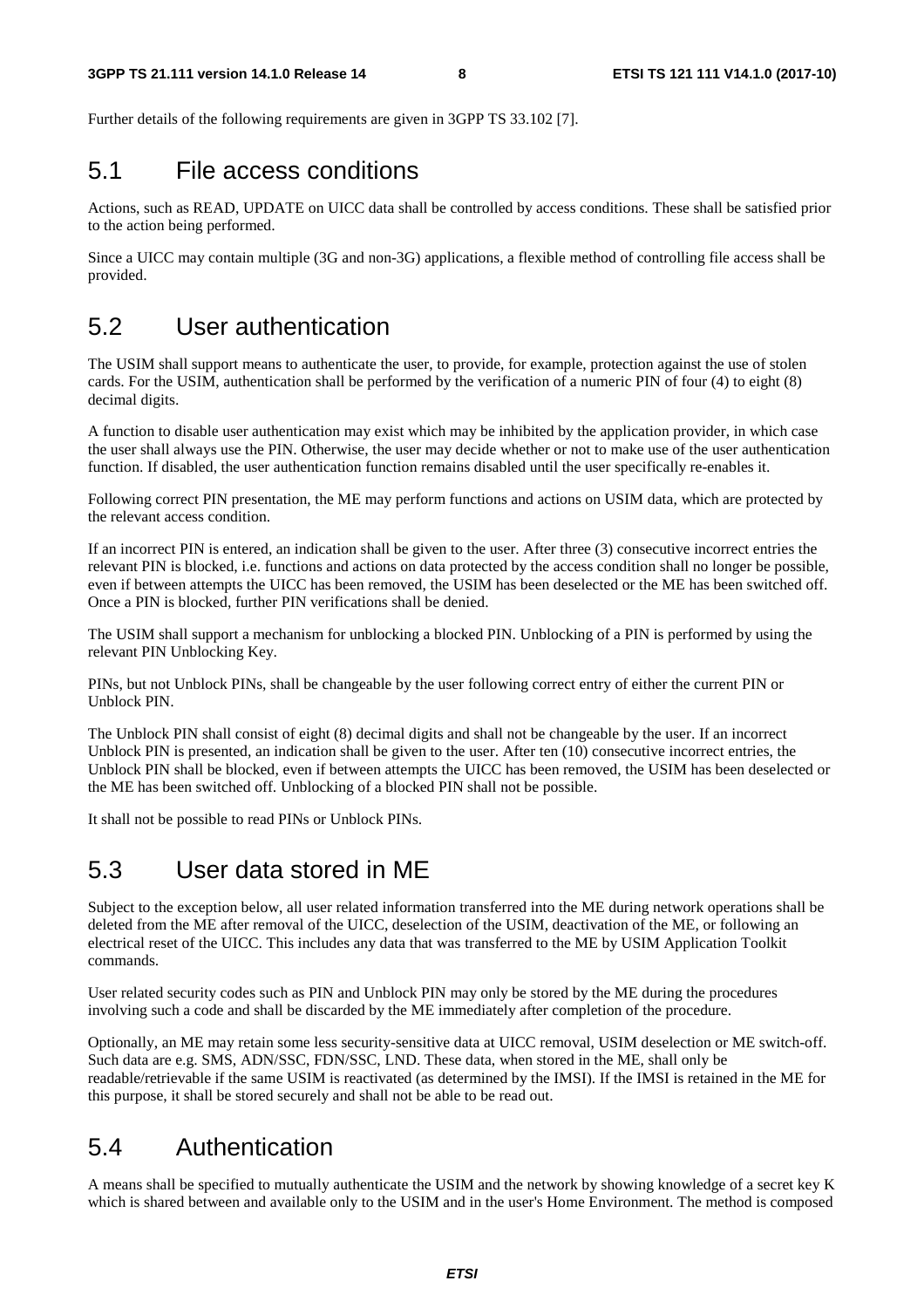of a challenge/response and key establishment protocol combined with a sequence number-based one-pass protocol for network authentication.

### 5.5 Data integrity of signalling elements

Some signalling information elements are considered sensitive and must be integrity protected. An integrity function shall be applied on certain signalling information elements transmitted between the ME and the network.

The 3GPP Integrity Algorithm (UIA) is used with an Integrity Key (IK) to compute a message authentication code for a given message. The setting of IK is triggered by the authentication procedure. IK shall be stored on the USIM.

### 5.6 User identity confidentiality

A mechanism shall be specified to provide user identity confidentiality by means of a temporary identity.

#### 5.7 Length of security parameters

In order to allow for enhancements of the security level in 3G, the following requirements shall be covered:

- all security-related parameters for 3G shall be accompanied by a length indicator;
- the USIM shall support variable-length security parameters.

If the USIM supports the GSM security mechanisms in addition to 3G security, fixed length security parameters according to 3GPP TS 51.011 [8] shall be supported in addition.

## 6 Logical issues

### 6.1 Application selection

In a multiapplication environment, a flexible application selection method is required. The application identifier defined in ETSI TS 101 220 [5] should be used for application selection. Direct application selection, including selection by partial DF name and the  $EF_{DR}$  concept of ISO/IEC 7816-4 [12] shall be followed. In particular, a mechanism for the ME and the UICC shall be specified in order to allow the user, when the ME is in idle mode, to select and activate one application amongst those which are available and supported by the ME (this will permit the user to choose, for instance, between 2 different USIM applications). At switch on, the last active USIM shall be automatically selected. The last active USIM shall be stored on the UICC. By default if there is no last active USIM defined in the UICC, the user shall be able to select the active USIM amongst those available on the UICC.

### 6.2 Simultaneous access

A mechanism shall be specified for simultaneous access to several files or applications.

## 7 Service Requirements

#### 7.1 Void

#### 7.2 Data transfer

A mechanism allowing highly secure transfer of applications and/or associated data to/from the UICC/USIM shall be specified in line with the requirements in 3GPP TS 22.101 [2]. This requires a secure transfer mechanism.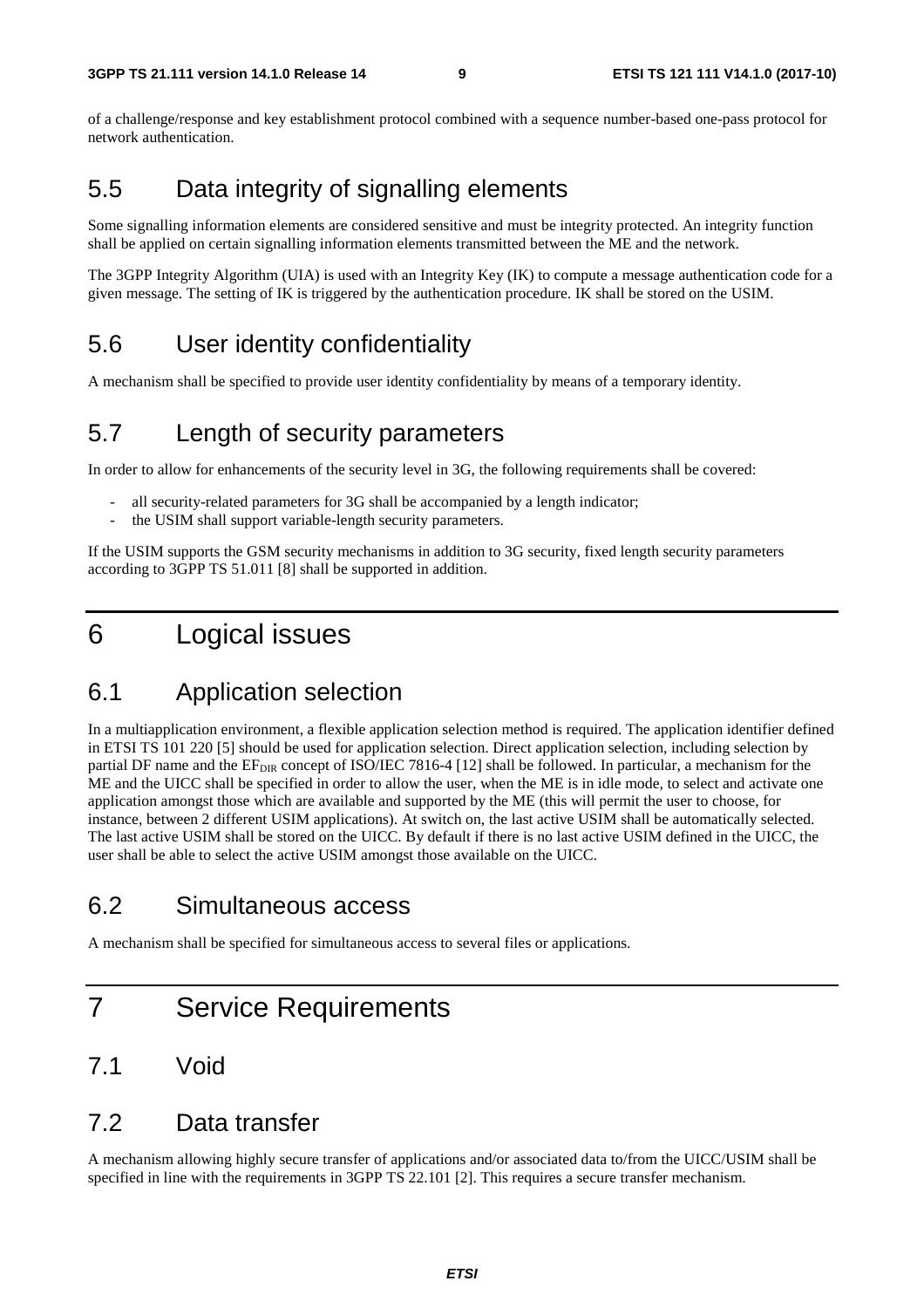## 7.3 Application execution environment

An application execution environment may exist on the UICC/USIM which includes functionality defined in 3GPP TS 31.111 [6].

## 7.4 Profile exchange

A mechanism for the ME, the USIM and the network to exchange service capabilities shall be specified. The following exchange of service capabilities may occur:

- ME services capabilities may be provided to the USIM/UICC:
- USIM/UICC services capabilities may be provided to the ME (and thus potentially to the network);
- network services capabilities may be provided to the USIM/UICC via the ME.

## 7.5 Version identification

A means for identification of the version of the USIM shall be provided.

8 Physical Characteristics

The physical characteristics shall be in accordance with the specifications in 3GPP TS 31.101 [3].

- 8.1 Void
- 8.2 Void

# 9 Electrical characteristics and transmission protocols

Electronic signals and transmission protocols shall be in accordance with the specifications in 3GPP TS 31.101 [3].

The electrical specifications shall at least cover the 1.8V and 3V voltage ranges as specified in 3GPP TS 31.101 [3]. Lower voltages may be added in the future. 3G terminals shall not support 5V on the ME-UICC interface. Both ME and UICC shall support operational class indication as defined in ISO/IEC 7816-3 [11].

UICC shall support at least two voltage classes unless it has a non removable form factor. ME shall support at least two voltage classes, unless it contains a non-removable UICC or unless it supports any of the following, or a combination of: NB-IoT, GERAN EC-GSM-IoT and Category M1 of E-UTRAN enhanced-MTC as specified in 3GPP TS 36.306 [14].

Both UICC and ME shall support PPS as defined in ISO/IEC 7816-3 [11] with at least the values defined in 3GPP TS 31.101 [3].

The ME shall have the capabilities of initiating a warm reset as defined in ISO/IEC 7816-3 [11]. The UICC shall support warm reset as defined in ISO/IEC 7816-3 [11].

NOTE: The warm reset is used during a session when there is a need to restart the USIM due to internal modifications of data caused by user actions or network data downloading.

The UICC may indicate in the ATR to the warm reset that the specific mode is entered automatically, using the parameters that were used prior to the warm reset. In case of a cold reset, the UICC shall enter the negotiable mode.

In addition to the  $T=0$  protocol which is mandatory for the UICC and the ME, the  $T=1$  protocol shall be mandatory for the ME. It is optional for the UICC.

The speed enhancement as specified in 3GPP TS 31.101 [3] shall be supported by both the ME and the UICC.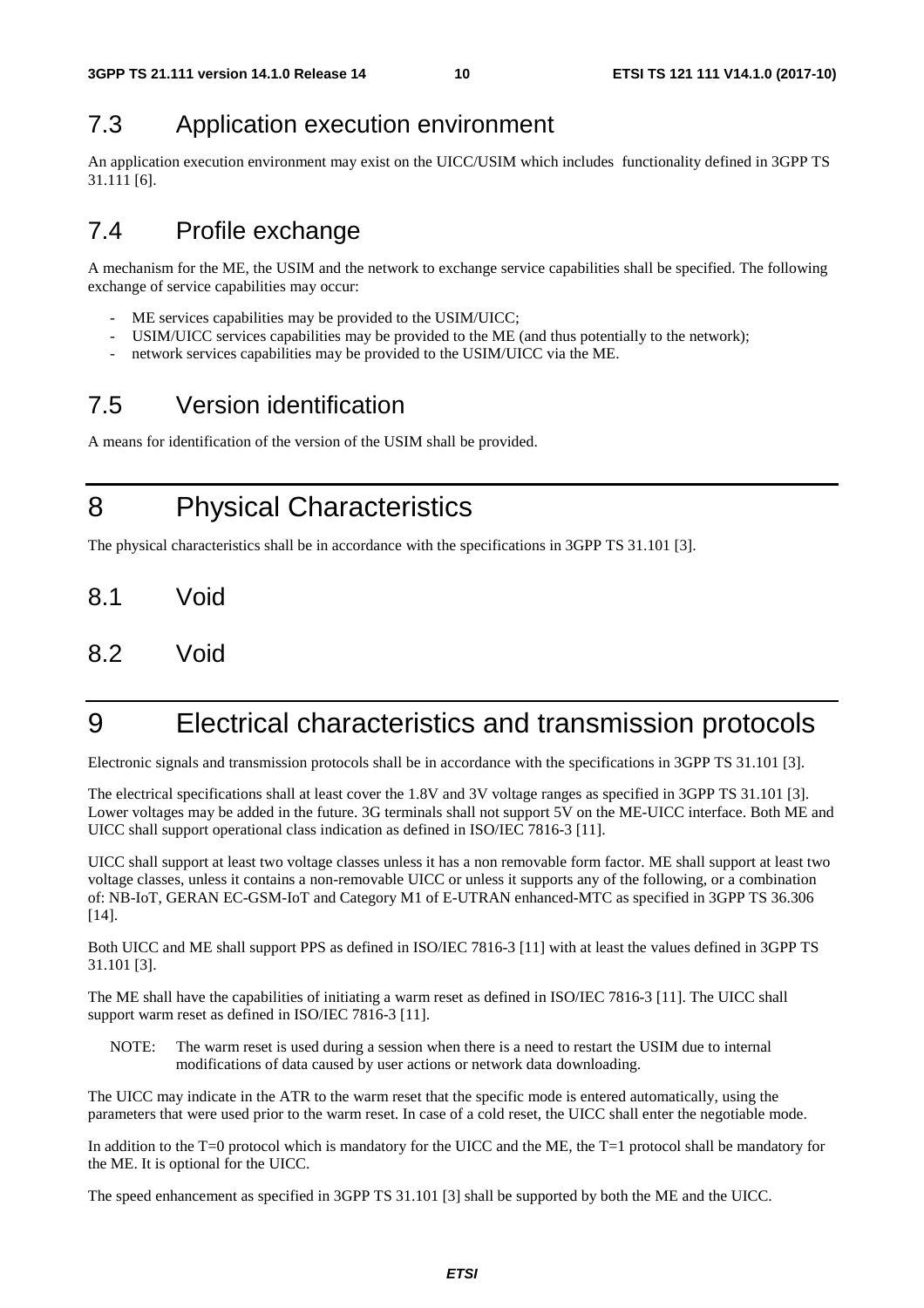#### 9.1 Void

### 10 Contents of the Elementary Files

#### 10.1 USIM information storage requirements

The USIM shall contain information elements for 3G network operations. The USIM may contain information elements related to the subscriber, 3G services and home environment or service provider related information.

The UICC shall provide storage capability for the following:

- UICC related information:
	- IC card identification: a number uniquely identifying the UICC and the card issuer;
	- Preferred language(s);
	- Directory of applications.
	- USIM related information:
		- Administrative information: indicates mode of operation of the USIM, e.g. normal, type approval;
		- USIM service table: indicates which optional services are provided by the USIM;
		- IMSI:
		- Language indication:
		- Location information;
		- Cipher key (Kc) and cipher key sequence number;
		- Access control class(es);
		- Forbidden PLMNs:
		- Ciphering Key for GPRS;
		- GPRS location information;
		- Cell Broadcast related information;
		- Emergency call codes;
		- Phone numbers (ADN, FDN, SDN);
		- Short messages and related parameters;
		- Capability and Configuration parameters;
		- Higher Priority PLMN search period;
		- list of carrier frequencies to be used for cell selection.
	- Information accessible to the USIM and other applications:
		- ADN.

In addition, the USIM shall manage and provide storage for the following information in accordance with the security requirements of clause 5:

- PIN:
- PIN enabled/disabled indicator;
- PIN error counter;
- Unblock PIN;
- Unblock PIN error counter;
- Data integrity keys;
- Subscriber authentication keys.

### 10.2 Phone Book

A Phone Book entry consists of a record in an ADN file and, optionally, additional records which are placed in different EFs. In the latter case, a mechanism shall be defined to link all records in the same Phone Book entry. These features shall be supported by the ME while their support by the UICC is optional.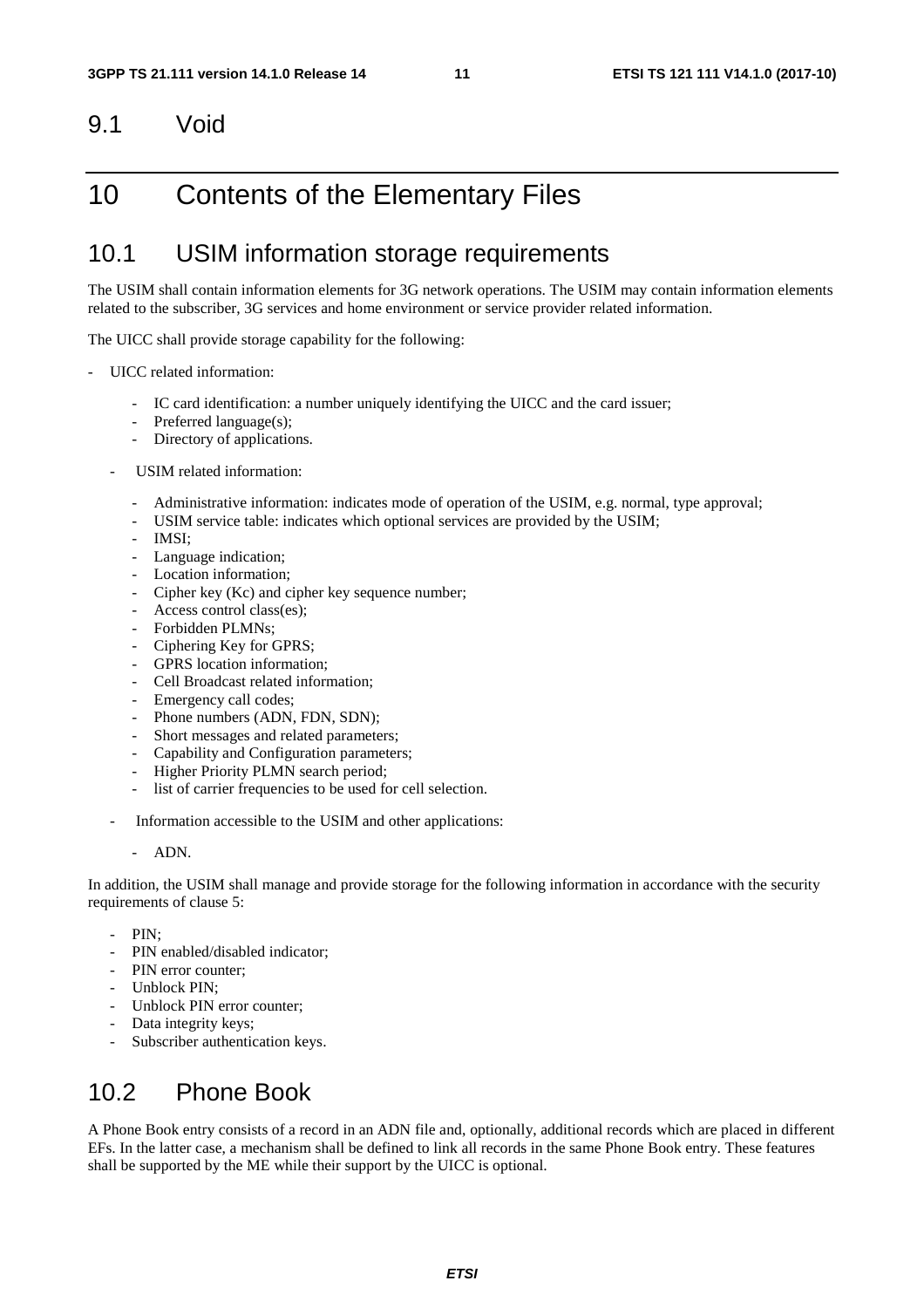#### 10.2.1 Support of two name fields per entry

The support of two name fields per entry shall be specified to allow, for example, for two different representations of the same name (for example, in Japanese characters and in Latin characters).

#### 10.2.2 Support of multiple phone numbers per entry

The support of multiple phone numbers per entry shall be specified, for example, office, home, fax, mobile or pager. In addition to that, information for identifying those attributes are needed.

#### 10.2.3 Support of email address

The support of email addresses linked to Phone Book entries shall be specified. In addition to that, information for identifying these addresses is needed.

#### 10.2.4 Support of user definable groupings

The specification shall support the grouping of Phone Book entries into groups defined by the user, for example, business and private.

#### 10.2.5 Support of hidden entries

The specification shall support means of marking Phone Book entries as "hidden".

#### 10.2.6 Number of entries

The specification shall support storage of at least 500 entries.

#### 10.2.7 Void

### 10.3 Storage of call details

The specification shall support provision of storage for call detail information. The call detail information consists of the following attributes:

mobile terminated calls:

 calling party number, date and time, calling party's name and status of call (i.e. answered or missed), duration;

- mobile originated calls: called party number, date and time, called party's name and duration;
- accumulated duration of preceding calls, separately for mobile originated and mobile terminated calls.

Call detail attributes are optional. A value to mark them as "undefined" shall be available.

NOTE 1: The calling/called party's name may be available from the Phone Book.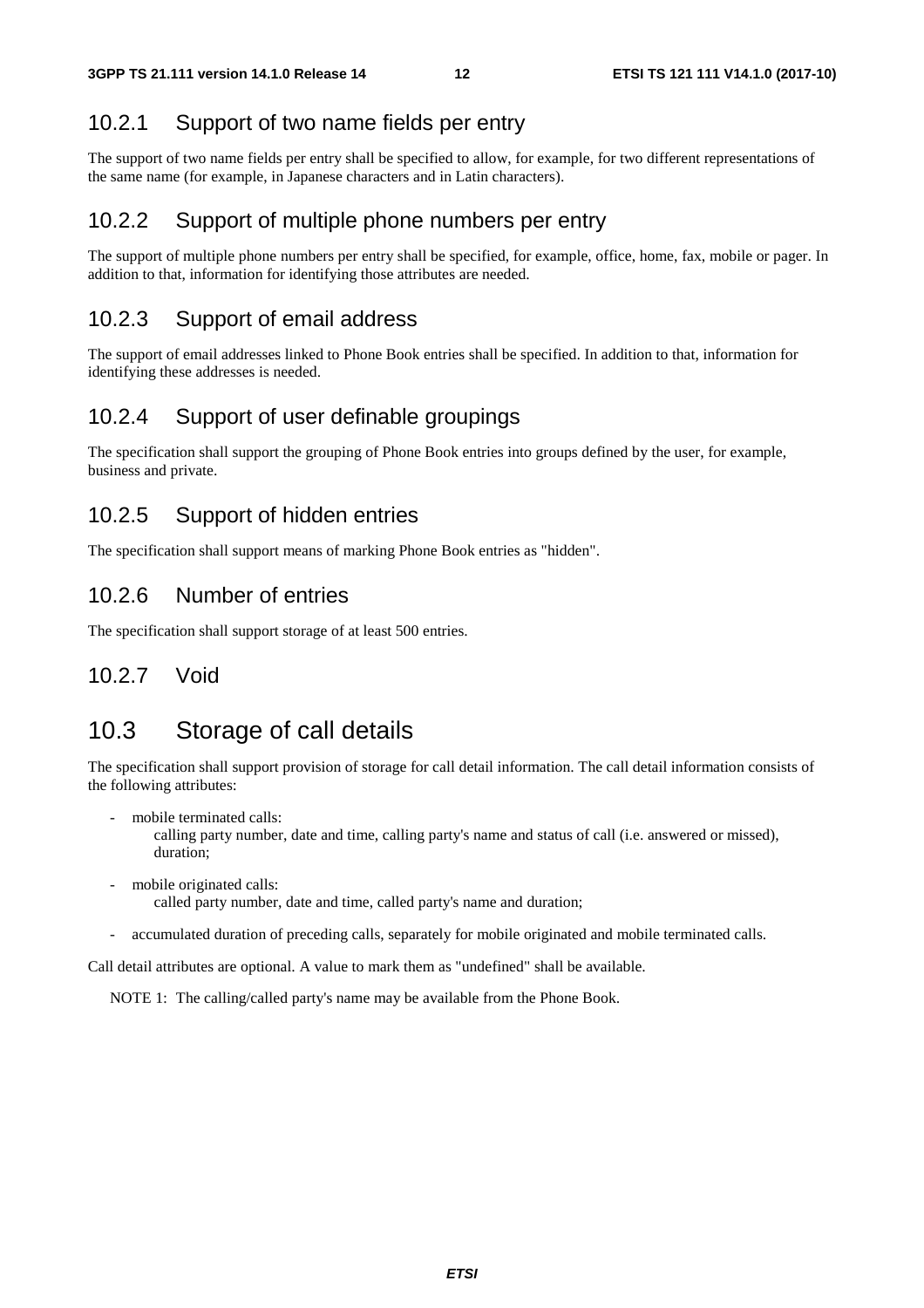#### 10.4 Void

### 11 3G/GSM interworking

#### 11.1 Void

### 11.2 3G subscribers in a GSM network

3GPP TS 22.101 [2] requires that UMTS shall provide some mechanisms which permit UMTS subscribers to roam easily onto pre-UMTS systems and access the services.

Thus, the specification shall allow the UICC to be used with a dual mode (GSM/ 3G) ME and a GSM ME for the provision of GSM service.

## 12 Contact Manager

### 12.1 General

The Contact Manager provides an interface for the management of contact information including rich content without any structural limitations.

There shall be a mechanism for the ME to detect that the UICC containing the Contact Manager has changed. This mechanism may be used by the ME to ask the user whether synchronization of data between the ME and the UICC Contact Manager should occur.

This section defines the functional requirements of the Contact Manager. An ME and a 3GPP application supporting the Contact Manager shall comply with all these requirements.

#### 12.2 Security requirements

The Contact Manager may contain personal information. It shall be possible to restrict the access to this information to authorized users or entities (e.g. by binding the access to the verification of the USIM PIN).

#### 12.4.3 Interworking with the 3G Phone Book

In case both the ME and the 3GPP application support both the 3G Phone Book (i.e. as defined in section 10.2 of the present document) and the Contact Manager the Contact Manager shall be used. There shall be a mechanism for the 3GPP application to indicate the support of the Contact Manager.

#### 12.4.4 Content description

#### 12.4.4.1 Number of contacts

The Contact Manager specification shall not unreasonably restrict the number of contacts.

#### 12.4.4.2 Contact structure

The Contact Manager shall consist of contacts, which are made up of various fields (e.g. phone number, name, photo). A filtering mechanism according to OMA DS Field Filtering shall be supported.

It shall be possible to have several instances of a field in a contact when appropriate (e.g. a contact may have two fax numbers).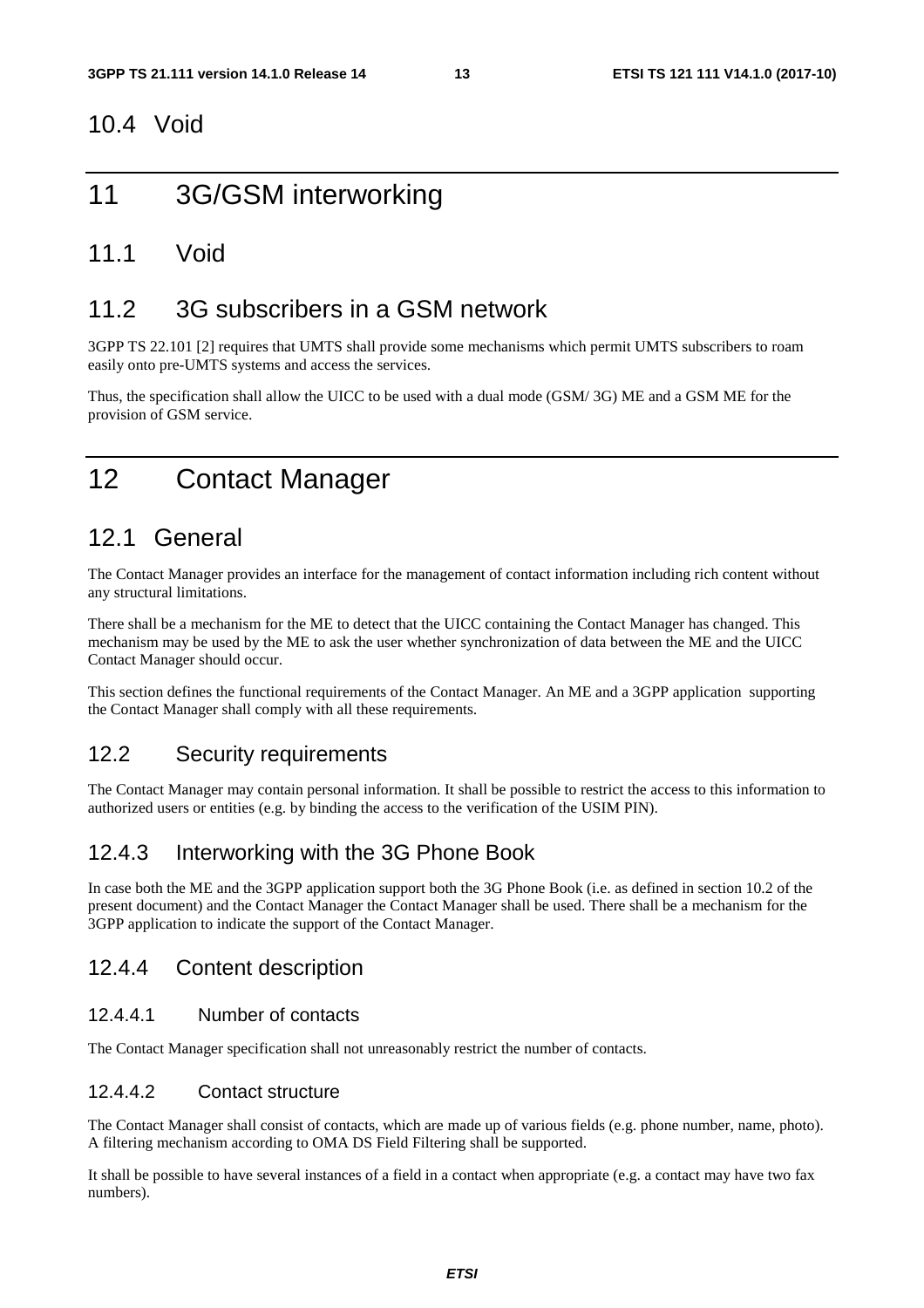An extensible coding scheme shall be defined which allows to describe a contact including all its fields. An existing scheme (e.g. "vcard") shall be used, if appropriate.

A minimum set of field types recognised by the 3GPP application and the ME shall be defined (e.g. name, phone number, URL, Email address, address, sound, pictures, notes).

It shall be possible to store and associate multimedia information (stored on the 3GPP application) with a contact (e.g. photo, logo, video, ring tone, voice tag).

It shall be possible to associate an icon or a label to each contact field type (e.g. associate an icon representing a phone to the number field. "Home address" could be configured as the label of the "mailing address" field type).

It shall be possible to configure the structure and the display order of the contact fields (e.g. first name then Instant Messaging address then number, etc) depending on ME capabilities.

#### 12.4.4.3 Group management

It shall be possible to define new groups (e.g. My Tennis Club).

It shall be possible to pre-define groups (e.g. Friend, Work, Family and VIP).

It shall be possible to store and associate multimedia information (stored on the 3GPP application) with a group (e.g. photo, logo, video, ring tone, icon).

It shall be possible to bind contacts to one or several groups.

#### 12.4.4.4 User Action Management

It shall be possible to configure a list of possible actions that could be proposed to the user when the contact is selected (e.g. Launch Browser, Send SMS, Send MMS, Instant messaging, Make a voice over IP call, Make a video call, Make a conference call, Game player, Send Email).

#### 12.4.5 Interface capabilities description

An external and an internal interface to the Contact Manager shall be defined.

The external interface between the Contact Manager and a UICC external entity, i.e. the ME, shall rely on a transport protocol layer that is independent of the physical interface (i.e. the ISO interface and the new high-speed interface). This is to allow the definition of one solution that can use either the existing ISO interface or the new high-speed interface. The external interface definition shall also ease interfacing the PC applications with the Contact Manager.

Both the ME and the UICC shall be capable of initiating contact information synchronization based on a configurable policy.The internal interface allows other UICC resident applications to access the Contact Manager e.g. through a dedicated API. This enables the creation of additional services utilizing the Contact Manager data and properties. There shall be a mechanism for the user to allow or prevent remote access to the Contact Manager.

The external and internal interface shall provide means to:

- identify Contact Manager capabilities
- perform the following operations on a contact or a group: create, retrieve, modify, delete, search

In addition the internal interface shall provide mechanisms to:

- register/deregister an UICC resident application to the Contact Manager.
- allow a resident UICC application to access Contact Manager data and properties based on user permission.

- allow the Contact Manager to notify events to registered UICC application and to pass event related information when applicable. Events notifying the applications shall include:

- contact information is modified locally
- contact information is modified remotely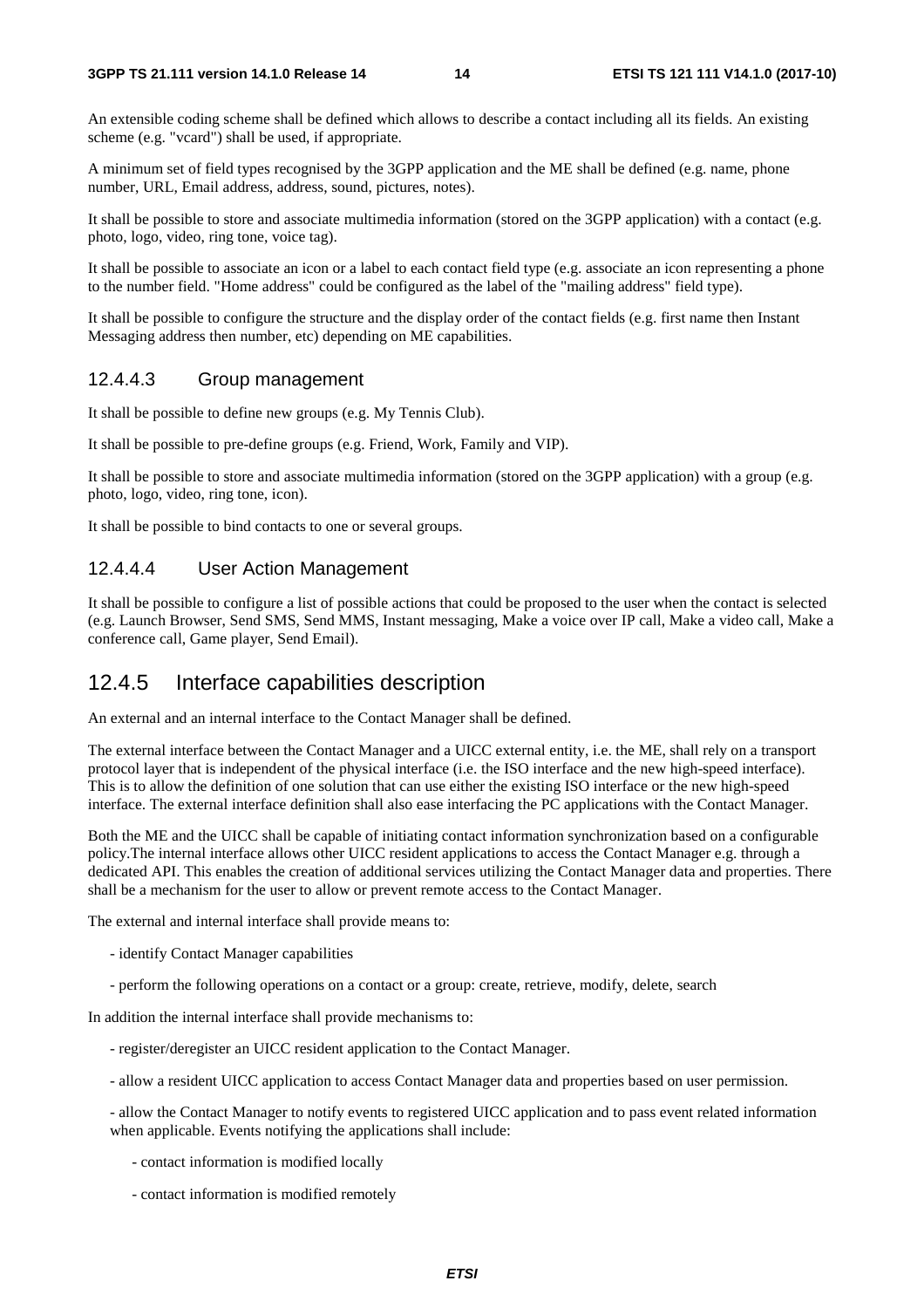- change of contact manager configuration

#### 12.4.6 Efficient browsing and searching

The Contact Manager interfaces should allow efficient searching and browsing of the contacts (i.e. the user experience browsing the Contact Manager should be acceptable).

#### 12.4.7 Associated services

#### 12.4.7.1 Memory management

It shall be possible to determine the number of stored contacts and the amount of the available and used Contact Manager memory.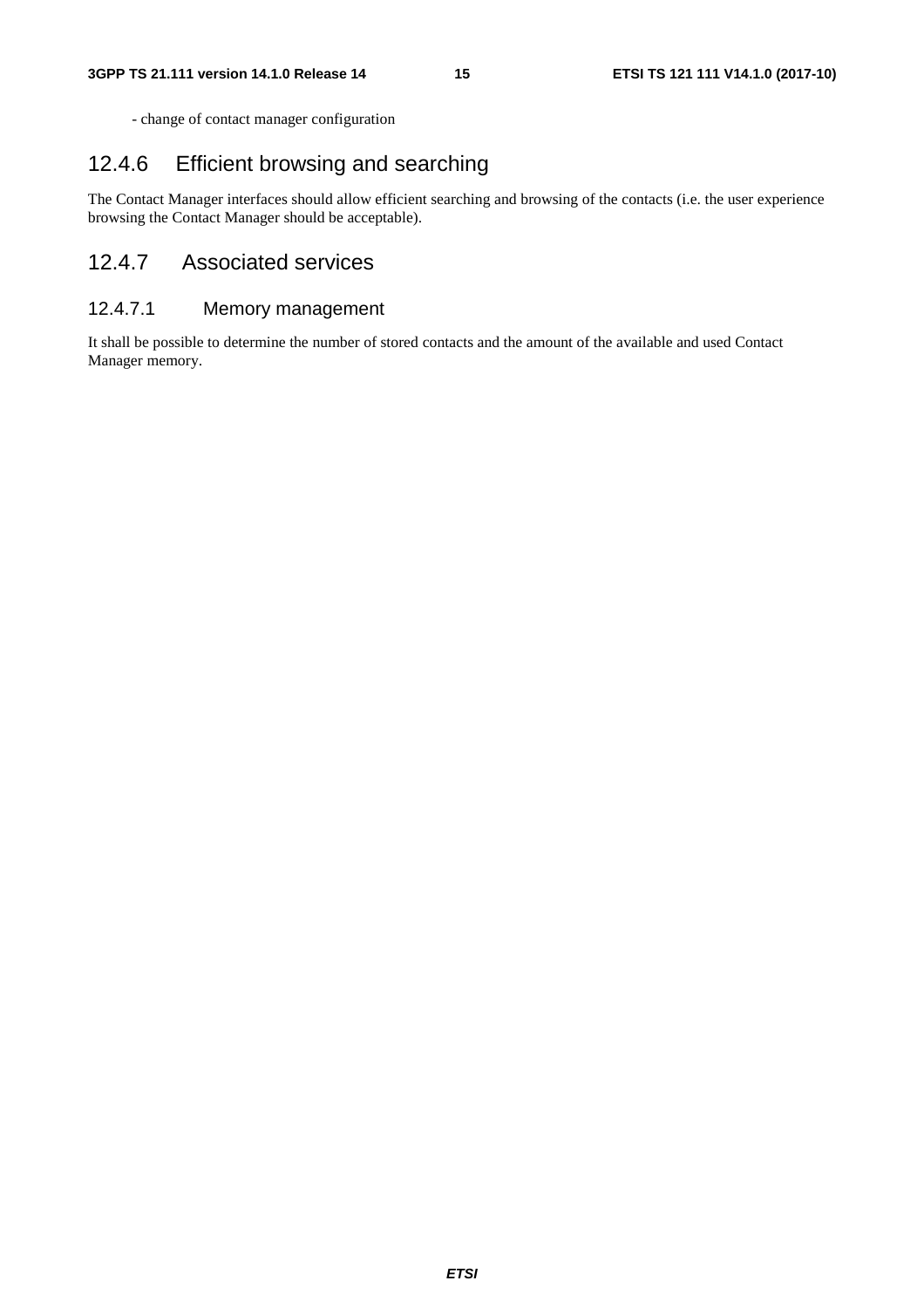# Annex A (informative): Change history

The table below indicates all change requests that have been incorporated into the present document since it was initially approved by 3GPP TSG T and subsequently 3GPP TSG CT.

| <b>Change history</b> |              |                          |                  |                |                   |                                                                                                          |        |            |
|-----------------------|--------------|--------------------------|------------------|----------------|-------------------|----------------------------------------------------------------------------------------------------------|--------|------------|
| Date                  | TSG#         | <b>TSG Doc.</b>          | <b>CR</b>        | Rev            | Cat               | Subject/Comment                                                                                          | Old    | <b>New</b> |
| 1999-06               | TP-03        | TP-99085                 |                  |                |                   | Draft specification first approved at TSG-T #3                                                           | 2.0.0  | 3.0.0      |
| 1999-12               | TP-06        | TP-99255                 | 001              |                | D                 | References to new specifications and editorial changes                                                   | 3.0.0  | 3.0.1      |
| 2000-04               | <b>TP-07</b> | TP-000017                | 002              |                | F                 | Location of the UIA (3GPP integrity algorithm) aligned<br>3.0.1                                          |        | 3.1.0      |
|                       |              |                          |                  |                |                   | with 33.102                                                                                              |        |            |
| 2000-07               | <b>TP-08</b> | TP-000097                | 003              |                |                   | F<br>Clarification of USIM application selection<br>3.1.0                                                |        | 3.2.0      |
|                       |              | TP-000097                | 004              |                | $\overline{F}$    | Alignment with 33.102: removal of Enhanced User                                                          |        |            |
|                       |              |                          |                  |                |                   | Identity Confidentiality (EUIC) from R99                                                                 |        |            |
| 2000-10               | <b>TP-09</b> | TP-000150                | 005              |                | F                 | Partial AID selection requirements                                                                       | 3.2.0  | 3.3.0      |
| 2001-03               | <b>TP-11</b> |                          |                  |                |                   | Issued as version 4.0.0 in order to create a complete set                                                | 3.3.0  | 4.0.0      |
|                       |              |                          |                  |                |                   | of specifications for release 4. The contents of version                                                 |        |            |
|                       |              |                          |                  |                |                   | 4.0.0 are identical to the contents of version 3.3.0                                                     |        |            |
| 2002-06               | TP-16        | $\overline{a}$           | $\blacksquare$   |                |                   | Issued as version 5.0.0 in order to create a complete set                                                | 4.0.0  | 5.0.0      |
|                       |              |                          |                  |                |                   | of specifications for release 5. The contents of version                                                 |        |            |
| 2002-09               | <b>TP-17</b> | TP-020208                | 009              |                |                   | 5.0.0 are identical to the contents of version 4.0.0<br>Clarification on the use of the USIM and the SIM | 5.0.0  | 5.1.0      |
| 2004-03               | <b>TP-23</b> | TP-040023                | 010              |                | Α<br>$\mathsf{C}$ | Update with respect to the third form factor and removal                                                 | 5.1.0  | 6.0.0      |
|                       |              |                          |                  |                |                   | of an unused reference                                                                                   |        |            |
| 2004-06               | <b>TP-24</b> | TP-040100                | 011              |                | D                 | Release 6 alignment                                                                                      | 6.0.0  | 6.1.0      |
| 2005-06               | $CT-28$      | CP-050136                | $\overline{015}$ |                | A                 | ISO/IEC 7816-Series Revision                                                                             | 6.1.0  | 6.2.0      |
| $2006 - 05$           | CT-32        | CP-060349                | 0017             | 1              | F                 | Review of TS 21.111, USIM and IC Card Requirements                                                       | 6.2.0  | 6.3.0      |
| 2006-09               | $CT-33$      | action item              |                  |                | $\blacksquare$    | MCC to raise spec to Rel-7                                                                               | 6.3.0  | 7.0.0      |
| 2007-03               | CT-35        | CP-070070                | 0019             | $\overline{2}$ | B                 | Requirements for the Enhanced USIM phonebook                                                             | 7.0.0  | 8.0.0      |
| 2007-10               |              |                          |                  |                |                   | Editorial correction to cover page                                                                       | 8.0.0  | 8.0.1      |
| 2007-12               | CT-38        | CP-070839                | 0020             | 2              | B                 | Completion of the requirements for the Enhanced USIM                                                     | 8.0.1  | 8.1.0      |
|                       |              |                          |                  |                |                   | phonebook                                                                                                |        |            |
|                       |              |                          |                  |                |                   | Renaming of the feature to Contact Manager.                                                              |        |            |
|                       |              |                          |                  |                |                   | Contact Manager moved to a dedicated section                                                             |        |            |
| 2008-05               | $CT-40$      | CP-080384                | 0023             | $\overline{2}$ | F                 | Update and correct references and pointers to                                                            | 8.1.0  | 8.2.0      |
|                       |              |                          |                  |                |                   | references                                                                                               |        |            |
| 2009-12               | CT-46        | CP-091042                | 0025             | $\overline{2}$ | F                 | References update                                                                                        | 8.2.0  | 8.3.0      |
| 2009-12               | $CT-46$      |                          |                  |                |                   | Upgrade of the specification to Rel-9                                                                    | 8.3.0  | 9.0.0      |
| 2011-03               | $SP-51$      |                          | $\overline{a}$   |                | $\mathbf{r}$      | Upgrade of the specification to Rel-10                                                                   | 9.0.0  | 10.0.0     |
| 2012-09               | $SP-57$      | $\blacksquare$           | $\blacksquare$   | $\blacksquare$ | $\mathbf{r}$      | Upgrade of the specification to Rel-11                                                                   | 10.0.0 | 11.0.0     |
| 2012-10               |              | $\blacksquare$           | $\blacksquare$   | $\sim$         | $\blacksquare$    | Remove hidden text                                                                                       | 11.0.0 | 11.0.1     |
| 2014-10               | SP-65        | $\overline{\phantom{a}}$ | $\blacksquare$   | $\blacksquare$ | $\blacksquare$    | Upgrade of the specification to Rel-12                                                                   | 11.0.1 | 12.0.0     |
| 2015-12               |              |                          |                  |                |                   | Upgrade to Rel-13                                                                                        | 12.0.0 | 13.0.0     |
| 2016-12               | CT-74        | CP-160789                | 0027             | 1              | B                 | Usage of non-removable UICC                                                                              | 13.0.0 | 14.0.0     |
| 2017-09               | CT-77        | CP-172064 0028           |                  | $\mathfrak{p}$ | $\overline{C}$    | Support for two voltage classes                                                                          | 14.0.0 | 14.1.0     |